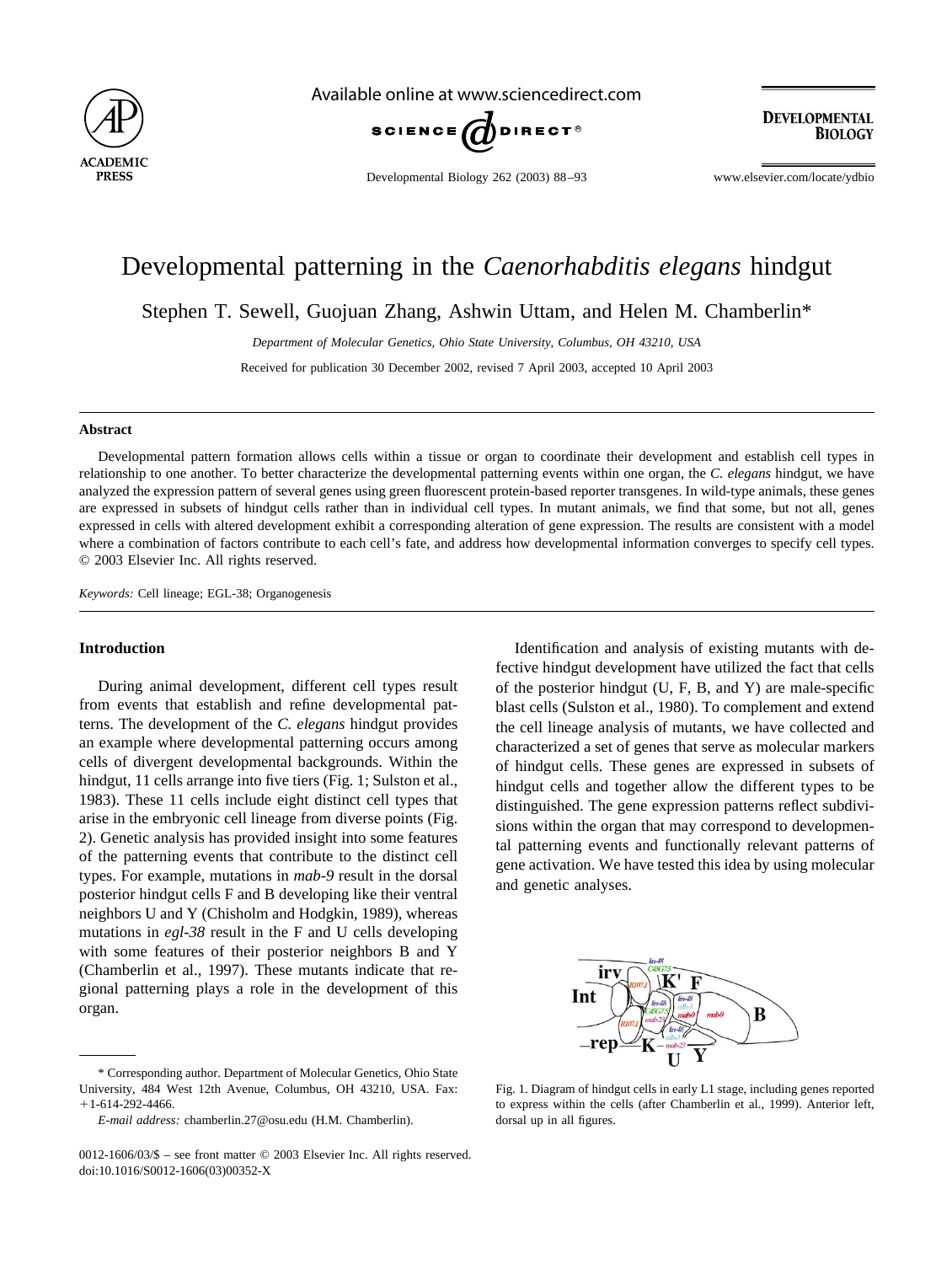<span id="page-1-0"></span>

Fig. 2. Embryonic lineage relationship among cells of the hindgut (after [Sulston et al., 1983\).](#page-5-0) A vertical line represents a cell and a horizontal line represents a cell division. An arrow indicates the cell divides further, but does not produce any cells of the hindgut. n, neuron; m, muscle; e, epidermis; ex, excretory cell;  $\times$ , cell death.

Table 1 Summary of hindgut gene expression patterns

| Gene     | Cell |     | Reference |    |        |   |        |        |                               |
|----------|------|-----|-----------|----|--------|---|--------|--------|-------------------------------|
|          | irv  | rep | K         | K' | U      | F | B      |        |                               |
| 2CB7     |      |     |           |    |        |   |        |        | Bowerman et al., 1992         |
| R107.1   |      |     |           |    |        |   |        |        | This work; Lynch et al., 1995 |
| $ceh-6$  |      |     |           |    |        |   | $^{+}$ | $^{+}$ | Burglin and Ruvkun, 2001      |
| $egl-5$  |      |     |           |    |        |   | $+$    | $^{+}$ | Wang et al., 1993             |
| $lin-48$ |      |     |           |    | $^{+}$ |   |        |        | Johnson et al., 2001          |
| C45G7.5  |      |     |           |    |        |   |        |        | This work                     |
| $cdh-3$  |      |     |           |    | $^+$   |   |        |        | Pettitt et al., 1996          |
| $mab-23$ |      |     |           |    | $^+$   |   |        |        | Lints and Emmons, 2002        |
| $mab-9$  |      |     |           |    |        |   |        |        | Woollard and Hodgkin, 2000    |

Table 2 Expression of hindgut genes in egl-38 mutants<sup>a</sup>

| Transgene      | Expression         | $egl-38$ | % of animals with expression in x cells <sup>d</sup> |              |              |              |                |     |  |
|----------------|--------------------|----------|------------------------------------------------------|--------------|--------------|--------------|----------------|-----|--|
|                |                    | genotype | 4                                                    | 3            | 2            |              | $\overline{0}$ |     |  |
| R107.1::gfp    | RepD, RepVL, RepVR | $^{+}$   |                                                      | 100          | $\Omega$     | $\theta$     | $\Omega$       | 25  |  |
|                |                    | sy294    |                                                      | 96           | 4            |              |                | 25  |  |
|                |                    | s1775    |                                                      | 100          |              | 0            | $\Omega$       | 20  |  |
| $lin-48::gfpb$ | K, K', U, F        | $^{+}$   | 57                                                   | 26           | 16           |              | $\Omega$       | 69  |  |
|                |                    | sy294    | $\mathbf{0}$                                         | $\mathbf{0}$ | $\Omega$     | $\mathbf{0}$ | 100            | 30  |  |
|                |                    | s1775    | $\Omega$                                             | $\Omega$     |              | $\Omega$     | 100            | 20  |  |
| $cdh-3::gfpc$  | U, F               | $^{+}$   |                                                      |              | 72           | 15           | 13             | 109 |  |
|                |                    | syz94    |                                                      |              | 47           | 43           | 10             | 108 |  |
|                |                    | s1775    |                                                      |              | 50           | 30           | 20             | 20  |  |
| $mab-23::gfp$  | K, U               | $^{+}$   |                                                      |              | 74           | 26           | $\Omega$       | 62  |  |
|                |                    | sy294    |                                                      |              |              | $\Omega$     | 100            | 30  |  |
| C45G7.5::gfp   | K, K'              | $^{+}$   |                                                      |              | 62           | 16           | 22             | 87  |  |
|                |                    | sy294    |                                                      |              | 12           | 4            | 84             | 25  |  |
|                |                    | s1775    |                                                      |              | $\mathbf{0}$ | 9            | 91             | 23  |  |

<sup>a</sup> The category with the majority of animals is indicated in boldface.

<sup>b</sup> Data summarized from [Johnson et al. \(2001\)](#page-5-0)

<sup>c</sup> Wild type and *egl-38(sy294)* data summarized from [Chamberlin et al. \(1999\).](#page-5-0)

<sup>d</sup> Percentage of animals observed with expression in the indicated (*x*) number of cells:  $4 = 4$  cells expressing,  $3 = 3$  cells expressing, etc.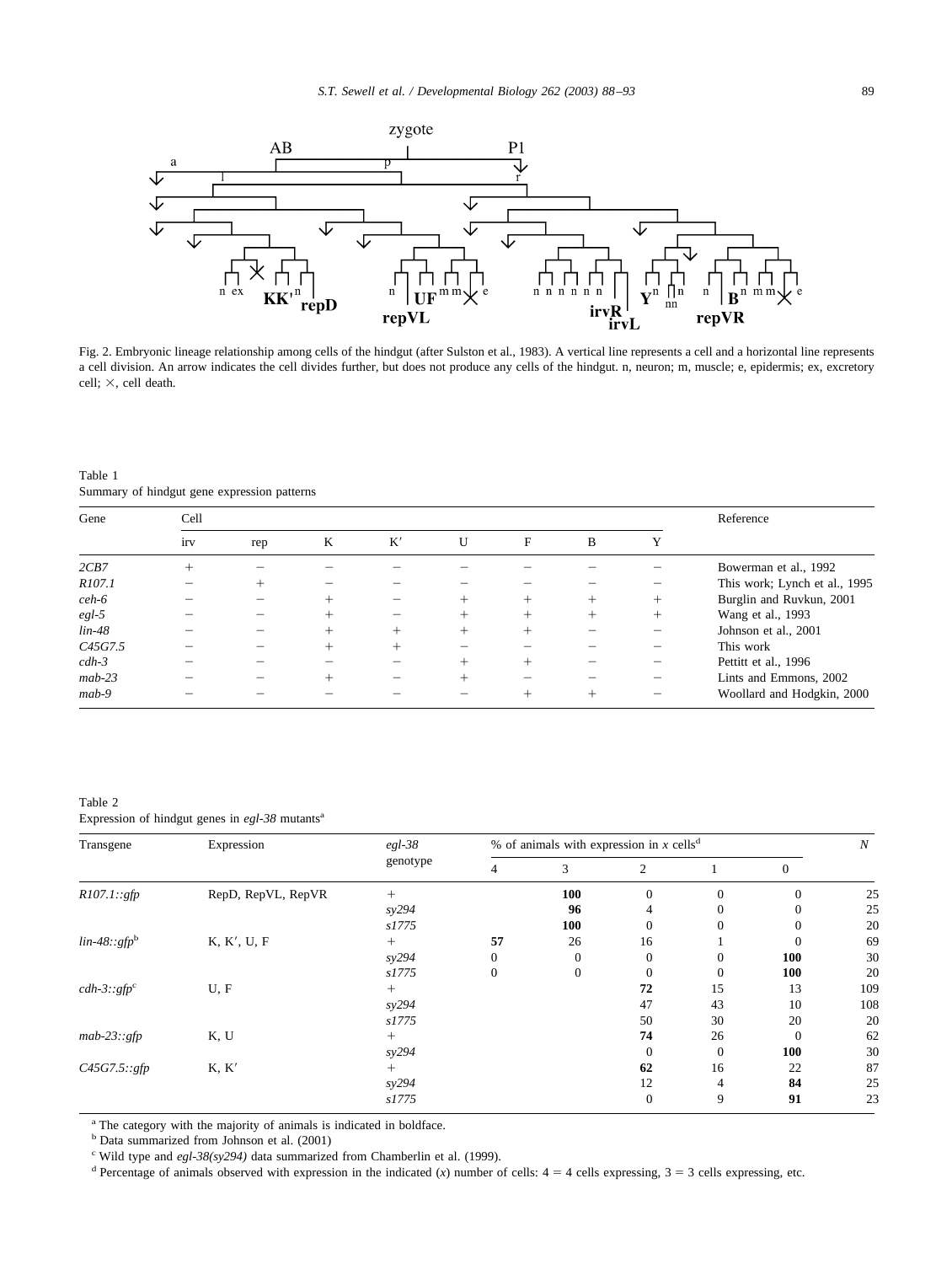<span id="page-2-0"></span>

Fig. 3. Gene expression patterns reveal hindgut subdomains. A, C, E, G, and I are DIC (differential interference contrast) images of L1 or L2 animals, and B, D, F, H, and J are epifluorescence images to visualize GFP (green fluorescent protein). For *lin-48*, K and K' are out of the plane of focus, but the fluorescence from these cells is detected (K/K'). Additional expressing cells are out of the plane of focus for  $R107.1$  and  $C45G7.5$ . Bar is 10  $\mu$ m.

## **Materials and methods**

## *Strains*

The following strains were cultured according to standard techniques, described by [Hodgkin \(1997\)](#page-5-0): Linkage

| Table 3                                          |
|--------------------------------------------------|
| Production of ectopic spicule cuticle in mutants |

| Genotype <sup>a</sup>  | % with spicules |    |
|------------------------|-----------------|----|
| $+^{\rm b}$            | 0               | 10 |
| $mab-23$               | 0               | 12 |
| $lin-48b$              | 67              | 21 |
| $lin-48$ ; mab-23      | 76              | 25 |
| $lin-48$ cdh-3; mab-23 | 64              | 28 |

<sup>a</sup> All strains include *him-5(e1490).*

<sup>b</sup> Data summarized from Chamberlin et al., (1999).

| Table 4                                              |  |  |
|------------------------------------------------------|--|--|
| Expression of hindgut genes in <i>lin-48</i> mutants |  |  |

| Transgene     | Cells       | Genotype | % of animals with<br>expression in $x$ cells |    | Ν  |                |          |     |
|---------------|-------------|----------|----------------------------------------------|----|----|----------------|----------|-----|
|               |             |          | 4                                            | 3  | 2  | $\overline{1}$ | $\Omega$ |     |
| $lin-48::gfp$ | K, K', U, F | $^{+}$   | 57                                           | 26 | 16 | -1             | $\Omega$ | 69  |
|               |             | $lin-48$ | 65                                           | 22 | 12 | $\overline{1}$ | $\Omega$ | 65  |
| $cdh-3::gfpa$ | U.F         | $^+$     |                                              |    | 72 | 15             | 13       | 109 |
|               |             | $lin-48$ |                                              |    | 70 | 19             | 11       | 109 |
| $mab-23::gfp$ | K. U        | $^+$     |                                              |    | 74 | 26             | $\Omega$ | 62  |
|               |             | $lin-48$ |                                              |    | 39 | 37             | 24       | 54  |
| C45G7.5::gfp  | K. K'       | $^+$     |                                              |    | 62 | 16             | 22       | 87  |
|               |             | lin-48   |                                              |    | 38 | 8              | 54       | 26  |

<sup>a</sup> Data summarized from [Chamberlin et al. \(1999\)](#page-5-0).

group (LG) II: *mab-9(e1245)*; LG III: *lin-48(sa469), cdh-3(pk87), unc-119(e2498)*, and *pha-1(e2123)*; LG IV: *egl-38(sy294), egl-38(s1775), dpy-20(e1282)*, and *dpy-20(e1362)*; LG V: *mab-23(bx118)*, and *him-5(e1490).*

Transgenes were as follows: *pkEx246* (*cdh-3::gfp*, [Pettitt](#page-5-0) [et al., 1996\)](#page-5-0), *saEx459* (*lin-48::gfp*, [Johnson et al., 2001\),](#page-5-0) *bxEx83* (*mab-23::gfp*, [Lints and Emmons, 2002\),](#page-5-0) *guEx127* (*C45G7.5::gfp), guIs1 (R107.1::gfp)*, and *saIs14 (lin-48::gfp).*

# *Construction and analysis of transgenes*

Green fluorescent protein (GFP) reporter transgenes were constructed by using upstream sequences for each gene cloned into pPD vectors provided by Andy Fire. Transgenes were injected into animals with appropriate marker DNA. The activity of each transgene was assessed in animals from heritable transgenic lines as described [\(Johnson](#page-5-0) [et al., 2001\)](#page-5-0). Cells were scored positive for expression if any GFP was detected above background.

## *cdh-3*

A 1-kb region of upstream DNA was amplified with polymerase chain reaction (PCR) from cosmid ZK112 and cloned into pPD95.67. Deletions were generated by using forward PCR primers corresponding to different positions in *cdh-3.* Point mutations were generated by using the QuikChange

Table 5 *mab-23* expression in hindgut mutants

| Genotype         | % of animals with expression in<br>each cell |    |    |    |    |  |  |
|------------------|----------------------------------------------|----|----|----|----|--|--|
|                  | U                                            | F  | K  | K' |    |  |  |
|                  | 89                                           |    | 82 |    | 62 |  |  |
| $lin-48$         | 62                                           |    | 55 | 45 | 55 |  |  |
| $mab-9$          | 84                                           | 70 | 88 | 23 | 57 |  |  |
| $plin-48::mab-9$ | 33                                           |    | 64 | 10 | 58 |  |  |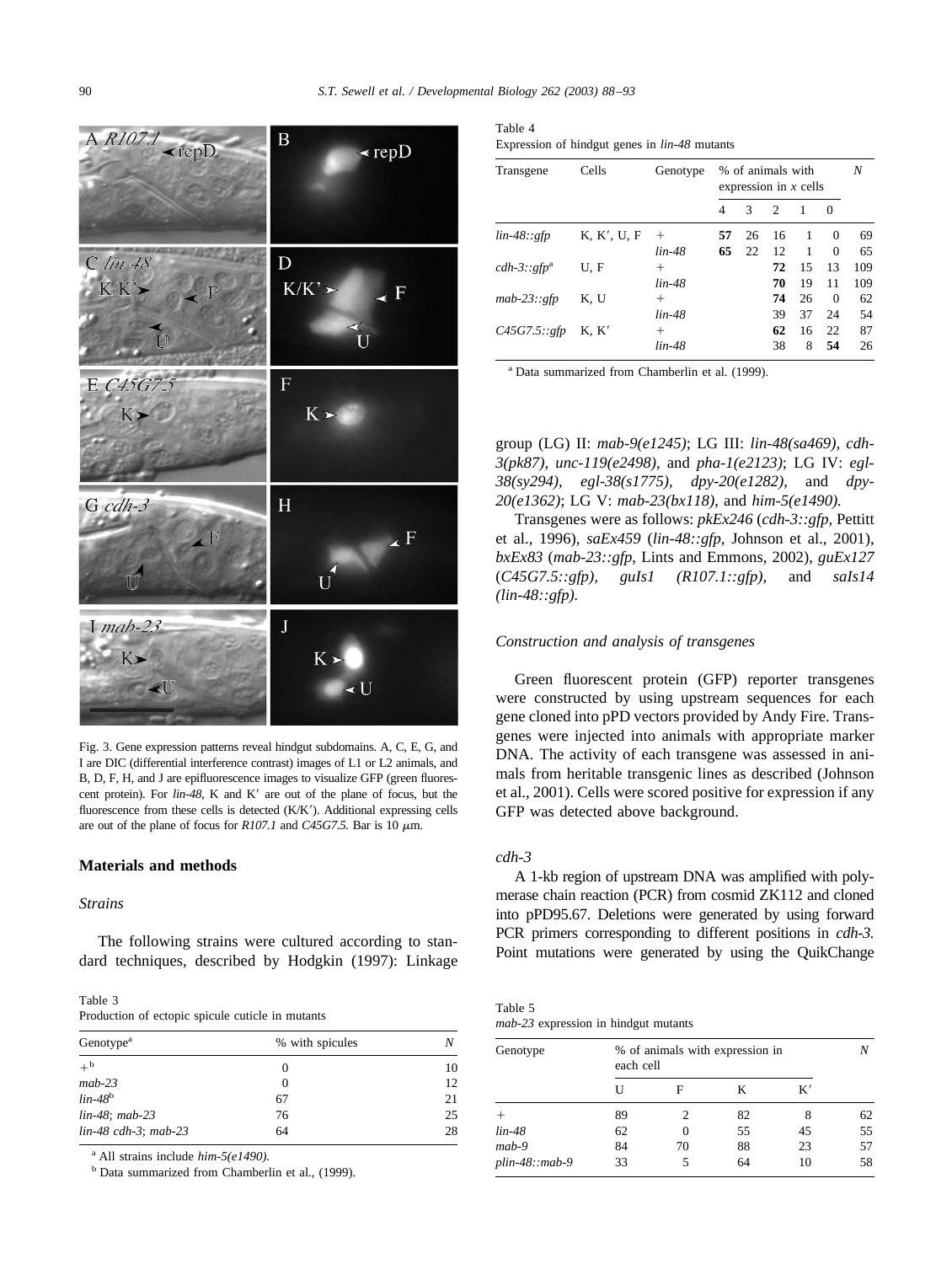<span id="page-3-0"></span>

Fig. 4. Alignment of *cdh-3* upstream region from *C. elegans* and *C. briggsae* identifies conserved sequence blocks. The sequence ends with the predicted start codon for each gene. Conserved domains (CD) are boxed. Sequences from<http://genome.wustl.edu/.>

site-directed mutagenesis protocol (Stratagene). The changes in italics were used: CD3 GTTCCACTTAAT-AAC*gccagctg*CATCTAATT, CD4 *cgagctc*CTAA*t*ACTT.

## *plin-48::mab-9*

Reverse transcription (RT)-PCR was used to isolate *mab-9* cDNA from *C. elegans* total RNA and cloned into MCSII of pPD49.26. A 3-kb *Hin*dIII fragment upstream of *lin-48* was cloned into MCSI. The resulting clone was injected together with a *mab-23::gfp* clone [\(Lints and Emmons, 2002\).](#page-5-0)

# *Cell kill experiments*

The B or B.a cell was killed in male larvae, and spicule socket cell differentiation scored in adults as described [\(Chamberlin et al., 1999\)](#page-5-0).



Fig. 5. Two conserved domains in *cdh-3* mediate gene expression in hindgut and seam cells. The conserved domains shown in Fig. 4 are indicated with ovals. Transgenes containing mutant sequences are indicated with an X. Black bar, percentages of cells expressing green fluorescent protein (GFP); white bar, not expressing GFP; N, number of animals scored.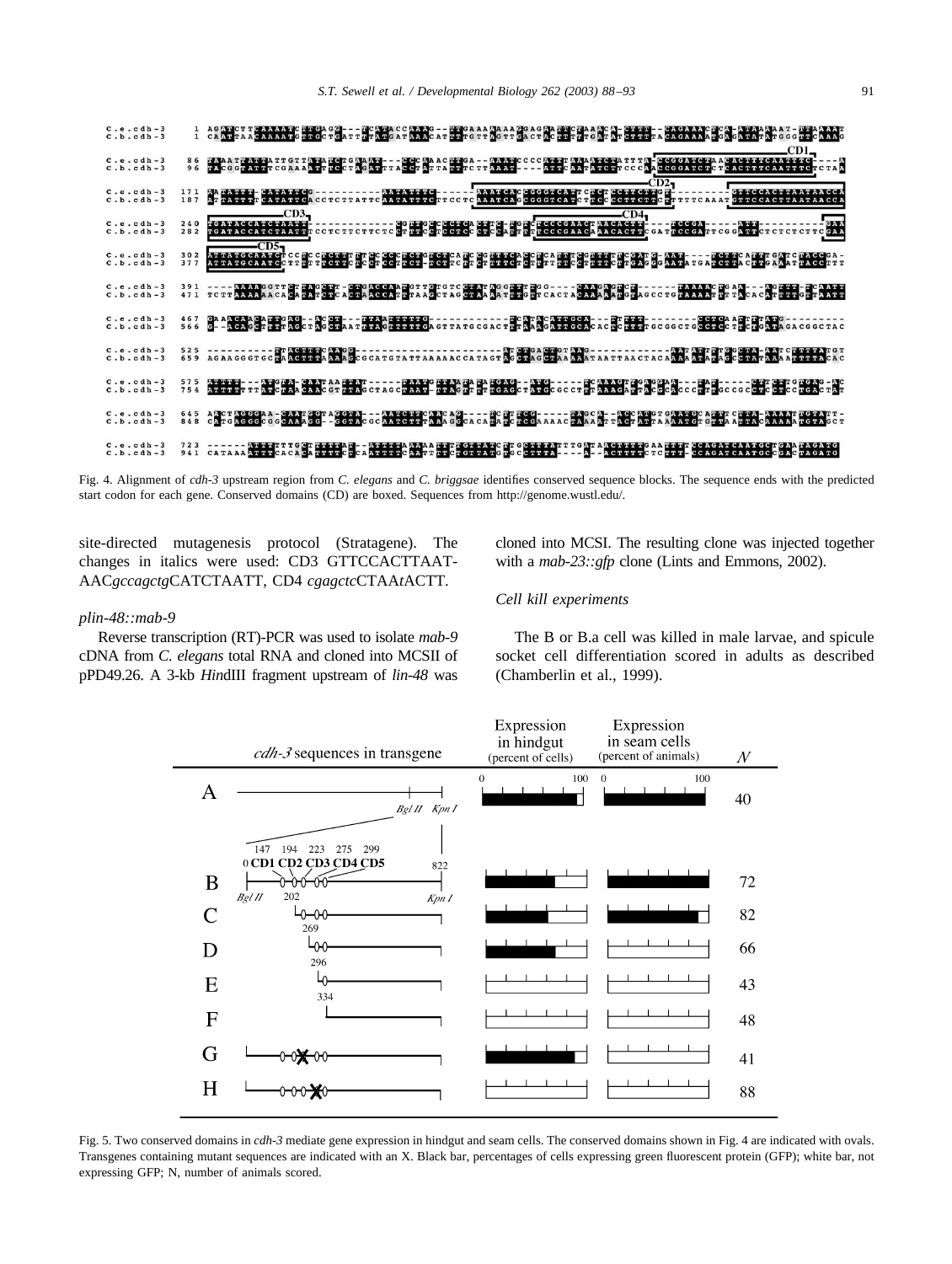<span id="page-4-0"></span>

Fig. 6. Ectopic expression of *mab-23* in the presumptive F cell of *mab-9* mutants. In wild-type animals (A and B), *mab-23* is expressed in U and K. In *mab-9* mutants (C and D), *mab-23* expression is also detected in the F cell (arrowhead).

# **Results and discussion**

## *Gene expression patterns define hindgut subdomains*

[Table 1](#page-1-0) summarizes the hindgut expression pattern of genes reported to be expressed in hindgut cells of *C. elegans* larvae. Representative photographs of genes analyzed in this study are in [Fig. 3](#page-2-0). Each cell type has the potential to be uniquely identified based on the combination of expressed genes. For example, within the four cells that express *lin-48,* C45G7.5 defines the anterior cells K and K', and *cdh*-3 defines the posterior cells U and F. Both of these pairs of cells are embryonic siblings [\(Fig. 2\)](#page-1-0). Expression of *mab-23* distinguishes the cells within each sibling pair, with expres-



Fig. 7. Model for genetic relationship among hindgut genes in the midhindgut cells. *egl-38* is essential for the expression of *lin-48* and *mab-23* in all cells of the mid-hindgut. The roles for *lin-48* and *mab-9* in affecting  $mab-23$  expression differ between the more anterior cells  $(K, K')$  and the more posterior cells (U, F).

sion in K and U. Our analysis of the regulatory inputs that establish these gene expression patterns indicates both combinatorial and coordinate regulation play a role.

## *Coordinate regulation of gene expression*

The Pax transcription factor EGL-38 is important for the development of hindgut cell types [\(Chamberlin et al., 1997\).](#page-5-0) Expression of *lin-48* requires EGL-38, and expression in all four hindgut cell types is mediated through the same regulatory elements [\(Johnson et al., 2001\)](#page-5-0). To further investigate the function of *egl-38* in regulating hindgut gene expression, we observed *R107.1, cdh-3, C45G7.5*, and *mab-23* expression in *egl-38* mutants ([Table 2\)](#page-1-0). We found that expression of *mab-23* was eliminated in a manner similar to that of *lin-48*, whereas *cdh-3* and *C45G7.5* exhibited a reduction of expression. From these results we conclude that, even within the same cells, *egl-38* affects the expression of different hindgut genes to different extents.

Since *cdh-3* expression exhibits limited dependence on *egl-38*, we inferred that another factor or factors mediates its expression in the U and F cells. To understand *cdh-3* regulation in these cells, we carried out an analysis of its regulatory region. We identified five blocks of sequence upstream of the predicted start codon that are conserved between *C. elegans* and *C. briggsae* ([Fig. 4\)](#page-3-0). Reporter